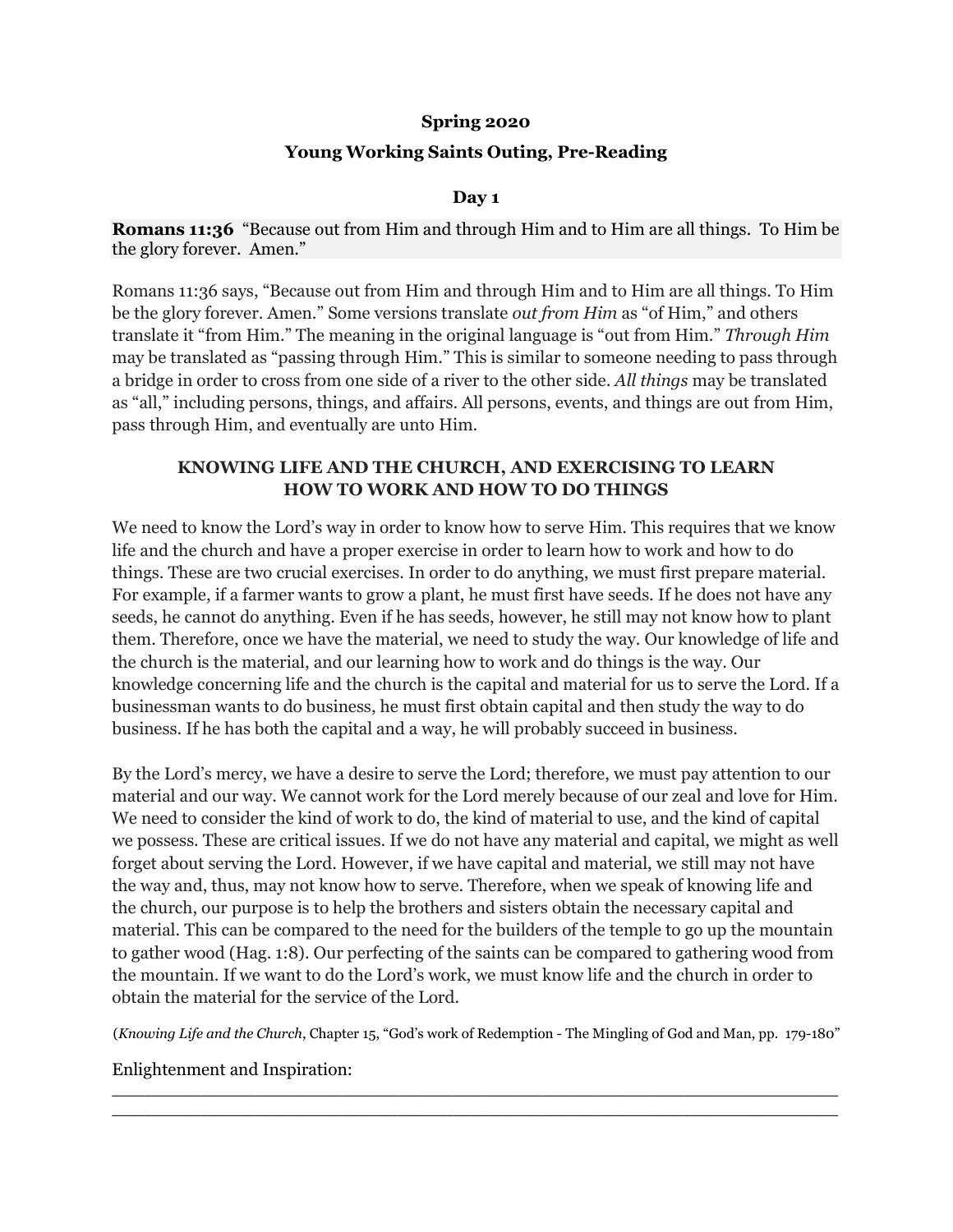#### **Day 2**

**Haggai 1:8** "Go up to the mountain and bring wood and build the house, and I will take pleasure in it and will be glorified, says Jehovah."

Following this, we need to know the way. After we have material, we still need to consider how to do the work in different places and how to make arrangements for various matters in the work. The brothers who administrate the church in the different localities and who serve the Lord full time know from their experience that there is a great difference between one who knows how to work and one who does not. One brother may go to work in a certain place, but there is no result. When another brother goes to work in the same place, however, there is an immediate result. Even though God is the same, the Lord is the same, and the environment for the work is the same, the work of one person produces no fruit, but the work of another person can be very fruitful. The difference lies in both the *person* and the *way*. Furthermore, all our work is affected by persons, events, and things. Therefore, if we want to know how to work, we must know how to do things. In our exercise for the service, we must pay constant attention to these two matters.

The knowledge of life and the church is a matter of truth and light. In regard to the Lord's work, many churches are weak and poor because the brothers and sisters do not know how to do things. This is a serious matter. The condition of some brothers and sisters is very good before the Lord—they love the Lord, they are godly, and they pray frequently. However, once a work is placed in their hand, it is finished; once a local church is entrusted to their care, its condition becomes poor. Considering the degree of their love for the Lord and the condition of their spirituality and prayer, they should be useful to the Lord in many things. Nevertheless, the outcomes are exactly the opposite. Although they love the Lord and often pray with tears, their service is ineffective. They pray; however, the environment remains the same, and the condition of the church remains the same. This is because they do not know how to work and do things, even though they are spiritual and pray regularly. If a believer is neither spiritual nor able to work, he will be worthless. However, if a believer is merely spiritual but does not know how to work and do things, there will be no result.

More than twenty years ago I thought that as long as we read the Bible diligently, prayed frequently, and were spiritual, the Lord would work and do things through us. However, this is not the case. In the past twenty years the experiences of many churches and saints have proven that merely being spiritual and praying regularly are not enough. We also need to know how to work and do things.

(*Knowing Life and the Church*, Chapter 15, "God's work of Redemption - The Mingling of God and Man, pp. 180-181"

 $\_$  $\overline{a_1}$  ,  $\overline{a_2}$  ,  $\overline{a_3}$  ,  $\overline{a_4}$  ,  $\overline{a_5}$  ,  $\overline{a_6}$  ,  $\overline{a_7}$  ,  $\overline{a_8}$  ,  $\overline{a_9}$  ,  $\overline{a_9}$  ,  $\overline{a_9}$  ,  $\overline{a_9}$  ,  $\overline{a_9}$  ,  $\overline{a_9}$  ,  $\overline{a_9}$  ,  $\overline{a_9}$  ,  $\overline{a_9}$  ,

## Enlightenment and Inspiration: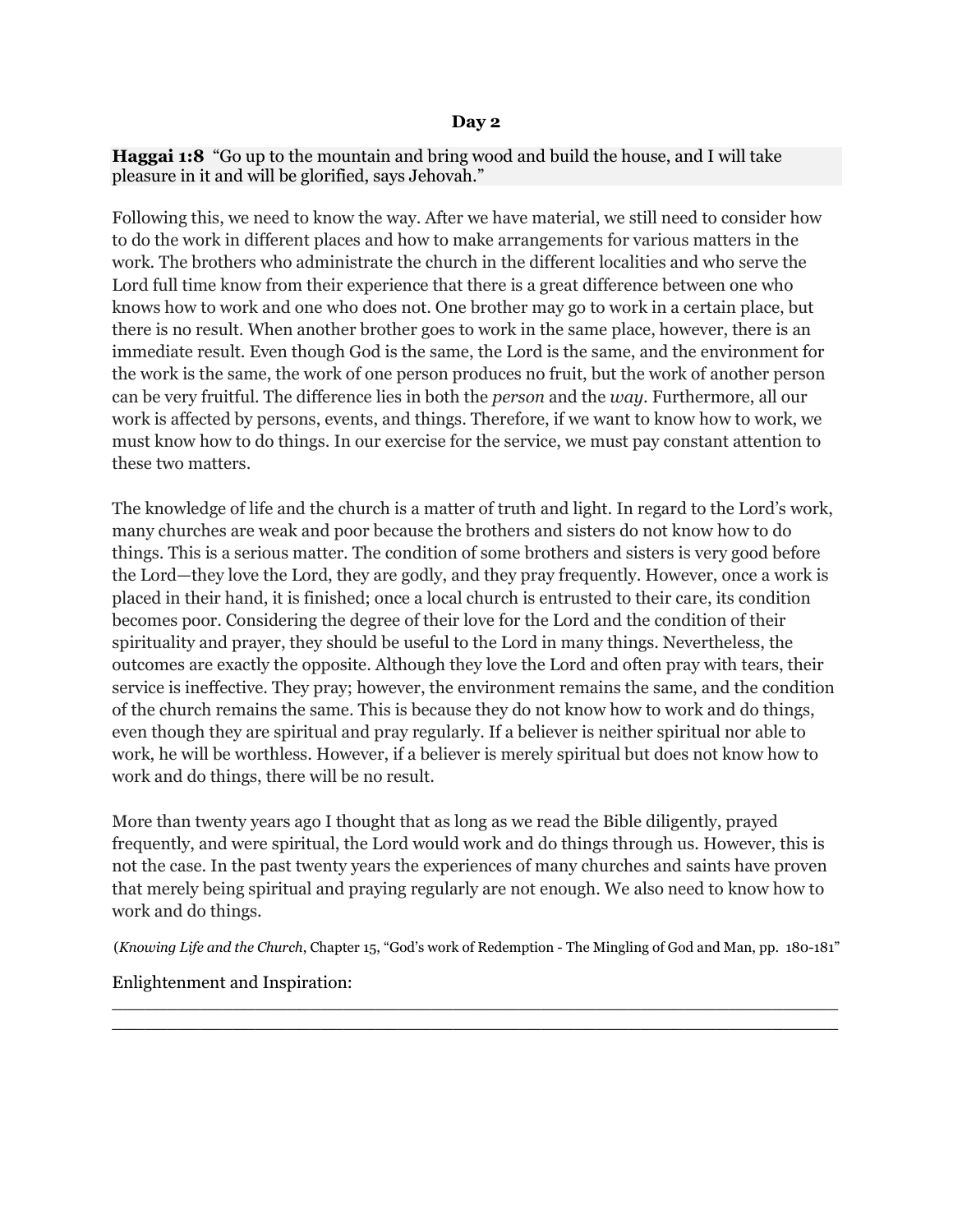### **Day 3**

Acts 9:4-5 "And he fell on the ground and heard a voice saying to him, Saul, Saul, why are you persecuting Me? And he said, Who are You, Lord? And He said, I am Jesus, whom you persecute."

#### **REALIZING THAT GOD'S WORK OF REDEMPTION REQUIRES MAN'S COOPERATION**

Those who serve the Lord should have a basic understanding that God requires man to cooperate with Him in His plan. Everyone who has a heart to serve the Lord should know this in a fundamental way.

Since God needs man's cooperation in His work of redemption, all work is of God, not of man. In our exercise we must seek to act according to the principle established by God. God's desire that man work together with Him has been initiated by God, not by man. God initiates His work, but it is carried out by man's cooperation with Him. We could never even dream that redemption requires man's cooperation and needs to pass through man. This thought is not of man. If we do not see this principle, we will definitely have many deficiencies in our work. All works require man's cooperation with God, but no work is initiated by man. All works originate from God as the source and are carried out with the cooperation of man. We need to see this principle: all work begins with God, not with man.

This is the source of the confusion in today's Christianity. The main reason Christians are divided into many denominations and sects is that many things among them have been initiated by man, not by God. The point of initiation is not God but man. Every person who serves God should submit to Him and say, "O God, although You cannot do anything without me and although You need me to work together with You, everything must originate from You, not from me. I will not move unless You move; I want to move only in Your move."

What is the difference between the church and religion? No religion has been initiated or advanced by God. In contrast, the church is initiated and advanced by God. Religion is something conceived by man, who worships and serves God according to his thoughts about God. However, the church does not come from man's thinking; rather, the church comes from God. The church is the issue of God's moving and calling in man and of man's answering God's call. From the Old Testament to the New Testament, those who served God were called by God; no one served out of his own desire. Saul, who took the way of religion, persecuted Jesus the Nazarene and was zealous in all kinds of religious activities. Then one day he saw a great light on his way to Damascus, and he heard a voice from heaven, saying, "Saul, Saul, why are you persecuting Me?" He immediately said, "Who are You, Lord?" (Acts 9:3-5). At this point Saul began to know the church. The church originates from Christ and comes out of God Himself.

(*Knowing Life and the Church*, Chapter 15, "God's work of Redemption - The Mingling of God and Man, pp. 184-185"

 $\overline{a_1}$  ,  $\overline{a_2}$  ,  $\overline{a_3}$  ,  $\overline{a_4}$  ,  $\overline{a_5}$  ,  $\overline{a_6}$  ,  $\overline{a_7}$  ,  $\overline{a_8}$  ,  $\overline{a_9}$  ,  $\overline{a_9}$  ,  $\overline{a_9}$  ,  $\overline{a_9}$  ,  $\overline{a_9}$  ,  $\overline{a_9}$  ,  $\overline{a_9}$  ,  $\overline{a_9}$  ,  $\overline{a_9}$  ,

Enlightenment and Inspiration:

 $\overline{\phantom{a}}$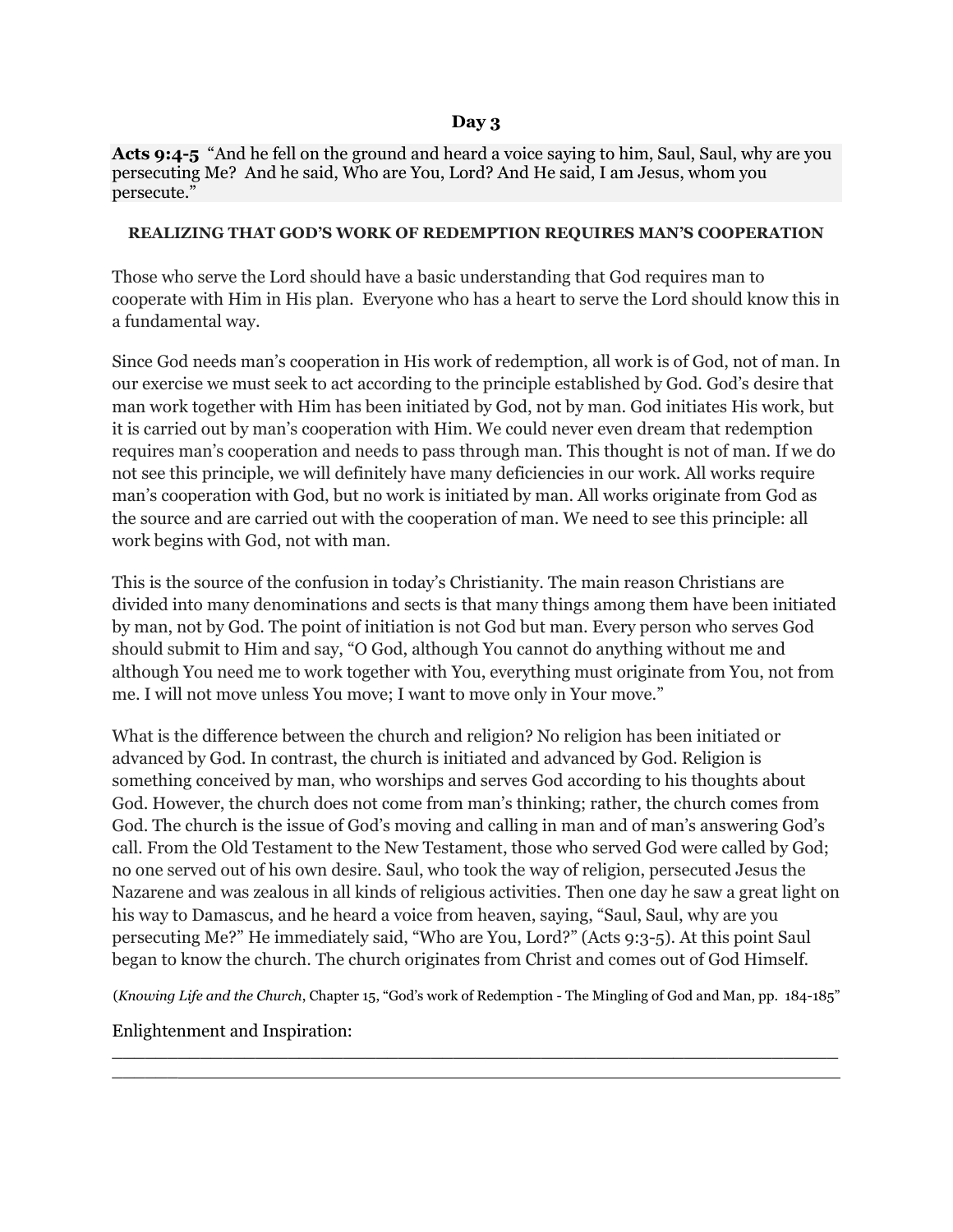#### **Day 4**

**Matthew 8:21-22** "And another of the disciples said to Him, Lord, permit me first to go and bury my father. But Jesus said to him, Follow Me, and let the dead bury their own dead."

#### **God Needing Man in His Work**

Once we see that God's work requires man's cooperation, we will realize that man has an important place in God's work. This is quite different from our prayers, which often include the thought that we are nothing and that the Lord can work without us. This is not God's thought. Instead, we should pray, "Lord, without us, You cannot work." This is a prayer that is according to the truth and according to God's heart. Although God the Almighty created the heavens and the earth, those who know God will say, "God, You can work only when You have us. Without us, You cannot work at all." If there were no people on the island of Taiwan, how could God preach the gospel? Throughout the years we have realized from our experience that even though God is almighty, there are things that He cannot do. His inability to do certain things relates to us in our experience. Although God can do everything, He cannot force us to move. He may move in us for many years, but we still may not rise up to take action. God can do everything in the universe, but He cannot force us to rise up early or read the Bible. God needs our cooperation; He cannot do many things in us because, even though He is almighty, there are many limitations in us.

With God there is eternity past; with man there is eternity future. As God journeys from eternity past to eternity future, there is a bridge of time. This bridge of time is really man himself. God wants to cross from one side to the other through man, but many people have a sign that says Not a Through Street. When God makes a demand on us, we often shake our head to indicate that the road is blocked. When God makes a demand, we often respond, "But I have a wife, children, and..." Our "but" means that God cannot pass through us. In eternity God is not under any restriction, but in time God is restricted. If we will not allow God to pass through, God cannot do anything in the church life. We restrict God the most.

Nevertheless, God is patient. When He cannot get through in us, He will wait patiently and call us again. If we do not listen to Him, He will wait some more. He is very patient. He will wait until we are touched by Him and say to Him, "O God, I will say yes to You. I will no longer say but or Not a Through Street. I will only say Amen." When we hear the Lord's word and forsake everything to follow Him, we will not be like the disciple who said to the Lord, "Permit me first to go and bury my father" (Matt. 8:21). God's principle in redemption is that man would cooperate with Him and that man would be a bridge for Him to pass through.

(*Knowing Life and the Church*, Chapter 15, "God's work of Redemption - The Mingling of God and Man, pp. 186-187"

 $\_$  $\overline{a_1}$  ,  $\overline{a_2}$  ,  $\overline{a_3}$  ,  $\overline{a_4}$  ,  $\overline{a_5}$  ,  $\overline{a_6}$  ,  $\overline{a_7}$  ,  $\overline{a_8}$  ,  $\overline{a_9}$  ,  $\overline{a_9}$  ,  $\overline{a_9}$  ,  $\overline{a_9}$  ,  $\overline{a_9}$  ,  $\overline{a_9}$  ,  $\overline{a_9}$  ,  $\overline{a_9}$  ,  $\overline{a_9}$  ,

#### Enlightenment and Inspiration: